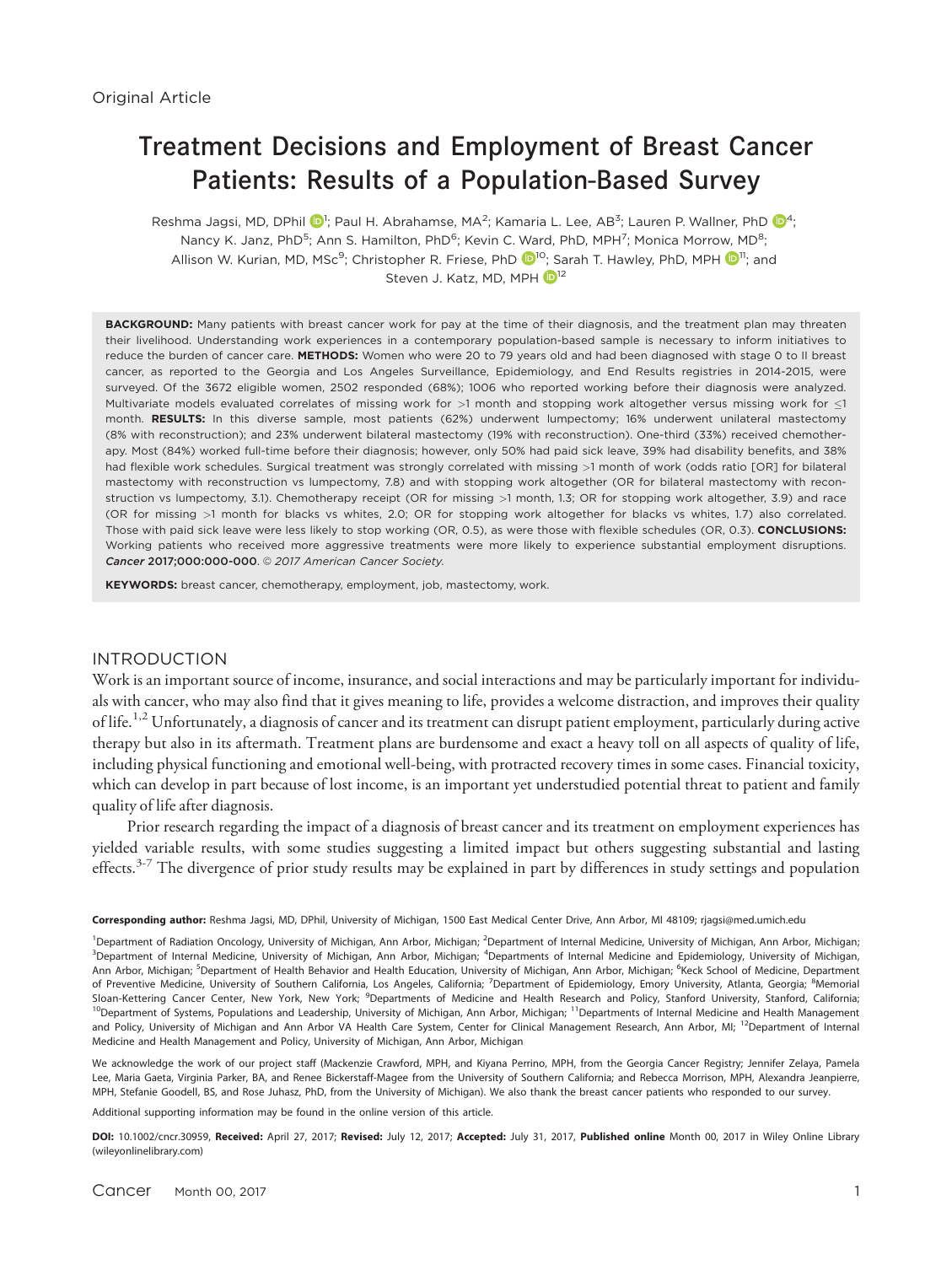characteristics, the wide variations in relevant policies and cultures in different nations, and changes in treatments offered over time.

Our own prior work has shown that many patients with breast cancer are working for pay at the time of their diagnosis, that most women with breast cancer who are working for pay before their diagnosis lose work time during treatment, and that many stop working altogether.<sup>5,6</sup> Furthermore, a loss of paid work during treatment can result in permanent and undesirable long-term unemployment.7 Thus, it is critical that treatments be no more burdensome than necessary and delivered in ways that minimize disruption for patients.

The growing awareness of the burden of cancer treatment is sparking initiatives to reduce it. The use of chemotherapy for early-stage breast cancer is increasingly more selective,<sup>8</sup> and increased attention to symptom control and management may be reducing avoidable morbidity in those who do receive treatment.<sup>9</sup> In contrast, trends in surgical management may be increasing patient morbidity; for example, bilateral mastectomy, usually with breast reconstruction, is being increasingly used for patients with unilateral cancer.10 However, at the same time, there are trends toward less extensive surgery, such as decreased re-exci $sion<sup>11</sup>$  and use of axillary dissection after lumpectomy. Thus, there is a growing dichotomy in surgical management with a major potential impact on patient recovery from treatment. It is essential that we understand how this rapidly evolving treatment context may affect the employment of women diagnosed with breast cancer.

Policies regarding employment support for patients with cancer have also evolved in light of the growing recognition of the importance of these issues,  $12,13$  and this further motivates the need to examine the impact of treatment on the employment of patients diagnosed in the United States today. In this transformed landscape of public policy, medical evidence, and treatment options, we sought to document patterns and correlates of missed work in a contemporary population-based sample of women recently diagnosed with breast cancer, with a particular focus on associations of employment experiences with the primary surgical treatment selected, to inform initiatives for supporting patients with cancer in their treatment decisions and transitions to survivorship.

## MATERIALS AND METHODS

#### Study Sample and Data Collection

After institutional review board approval, including a waiver of signed informed consent, we selected women aged 20 to 79 years and diagnosed with stage 0 to II breast cancer who had been reported to the Surveillance, Epidemiology, and End Results (SEER) registries of Georgia and Los Angeles County. Eligible patients were identified via pathology reports from "definitive" surgical procedures (those intended to remove the tumor with clear margins) in 2014-2015. Black, Asian, and Hispanic women were oversampled in Los Angeles with a previously described approach.<sup>14</sup> The questionnaire content was developed with a conceptual framework, research questions, and hypotheses. We developed measures drawing from the literature and our prior research. We assessed content validity, including a systematic review by design experts, cognitive pretesting with patients, and pilot studies in clinic populations.<sup>15</sup>

## Data Collection

Patient surveys were mailed with a \$20 cash incentive (see online supporting information); a modified Dillman method was used, including reminders sent to nonrespondents.16 All materials were in English. We added Spanish-translated materials for all women with surnames suggesting Hispanic ethnicity. Survey responses were merged with SEER data. The median time from diagnosis to survey completion was 7 months.

#### Measures

As part of a larger questionnaire that evaluated patients' treatment decisions and experiences after the diagnosis of breast cancer, we asked patients whether they worked for pay before their breast cancer diagnosis and what their employment status was (employed full-time, employed part-time, unemployed and looking for work, temporarily laid off or on sick or other leave, disabled, retired, student, or homemaker). We limited our analytic sample for the current study to those who reported working either fulltime or part-time before their diagnosis.

Our primary dependent variable of interest was patient-reported missed work (ie, days missed because of breast cancer or its treatment); the response options were none, less than a week, 7 to 14 days, 15 to 30 days, more than a month, and stopped working altogether. We then categorized these for analysis as we did in our prior work using this measure: missed 0 to 30 days, missed >30 days, or stopped working altogether.<sup>5</sup>

Independent variables included patients' clinical, treatment, sociodemographic, and employment-related characteristics. All of these were measured by self-report except for the tumor stage, which was taken from SEER registry data. Specifically, the clinical factors that we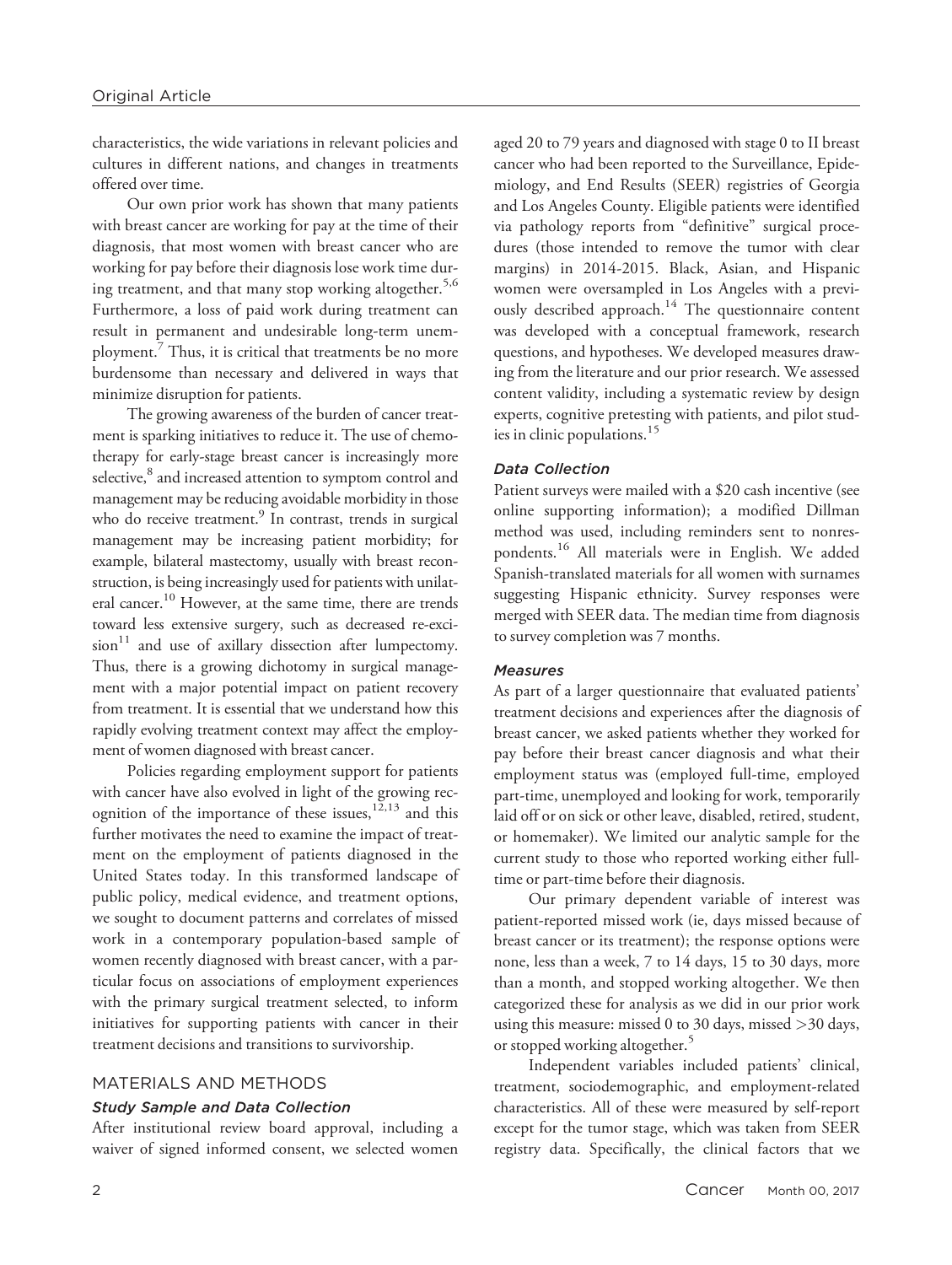considered were age (measured continuously and categorized as  $\leq 50$ ,  $> 50$  to 65, or  $> 65$  to 79 years), stage (American Joint Committee on Cancer stage 0, I, or II), patient-reported comorbidities (the presence of 1 or more medical comorbidities derived from a list pertinent to cancer patients), and overall health status (categorized as excellent, good, fair, or poor). Treatment factors included chemotherapy receipt, radiotherapy receipt, axillary surgery (dichotomized as axillary lymph node dissection vs sentinel node biopsy alone or no surgical nodal intervention), and the type of breast surgery received (categorized as lumpectomy, unilateral mastectomy without reconstruction, unilateral mastectomy with reconstruction, bilateral mastectomy without reconstruction, or bilateral mastectomy with reconstruction). Sociodemographic features included the following: race/ethnicity (non-Hispanic white, non-Hispanic black, non-Hispanic Asian, Latina, or other), educational attainment (high school or less, some college or technical school, or college graduate), household income (<\$40,000, \$40,000-\$89,999, or  $\geq$ \$90,000), number of people supported by the patient's income, and marital status (married or partnered vs not married or partnered). Employment-related characteristics included the following: self-reported full-time status versus part-time status, work hours  $(1-35, 36-44, 0r > 45)$ h/wk), paid sick leave, disability benefits, flexible work schedule, and geographic site (Los Angeles vs Georgia).

In addition, we inquired, "Since your breast cancer diagnosis, how much money (income) have you lost due to time off from work?" The response options were \$0, \$1 to \$500, \$501 to \$2000, \$2001 to \$5000, \$5001 to  $$10,000$ , and  $>$10,000$ .

#### Statistical Analyses

After limiting the study sample to those who had been working before their diagnosis, we described the study sample and its characteristics by the amount of missed work (work missed for 0-30 days, work missed for >30 days, or work stopped altogether). Next, we constructed a multivariate multinomial logistic regression model of the missed work outcome, and we used 0 to 30 days as the reference category. Independent variables included all of the clinical, treatment, sociodemographic, and employmentrelated characteristics listed previously except for work hours (to avoid collinearity with a self-reported full-time status versus a part-time status). The multivariate analysis used listwise deletion for all missing data; less than 3% of the cases were excluded because of missing data. Finally, we described the amount of lost income by the amount of missed work and made comparisons with the chi-square test. Using the midpoints of the ranges for the survey questions on household income and income lost because of time off work, we also estimated the percentage of annual income lost. Analyses were conducted with SAS 9.4, and  $P$  values  $<$  .05 were considered significant.

Survey design and nonresponse weights were used in all analyses to compensate for the differential probability of selecting patients and survey nonresponse.<sup>17</sup> All percentages and odds ratios (ORs) reported herein are weighted, and the numbers of participants, when provided, are unweighted for clarity. Because of the low levels of item nonresponse, complete case methods were used; analyses of data using multiply imputed data (not shown) were consistent with the results that we report here.

# RESULTS

As shown in Figure 1, of the 3930 women diagnosed in 2014-2015 whom we initially selected for our sample on the basis of rapid case ascertainment (which allows earlier survey administration by reducing the time lag from diagnosis to case identification), $18$  258 were subsequently found to be ineligible because they had a prior breast cancer diagnosis or stage III to IV disease; resided outside the SEER registry area; or were deceased, too ill, or unable to complete a survey in Spanish or English. Of the 3672 eligible women remaining, 1170 could not be contacted or did not participate, and this left 2502 respondents (68%). Of these women, we considered the 1006 who reported that they had been working before their diagnosis for further analysis in this study.

Table 1 shows the characteristics of the analytic sample, which was racially and ethnically diverse (48% were white, 19% were black, 20% were Latina, and 11% were



Figure 1. Flow diagram of the study participants.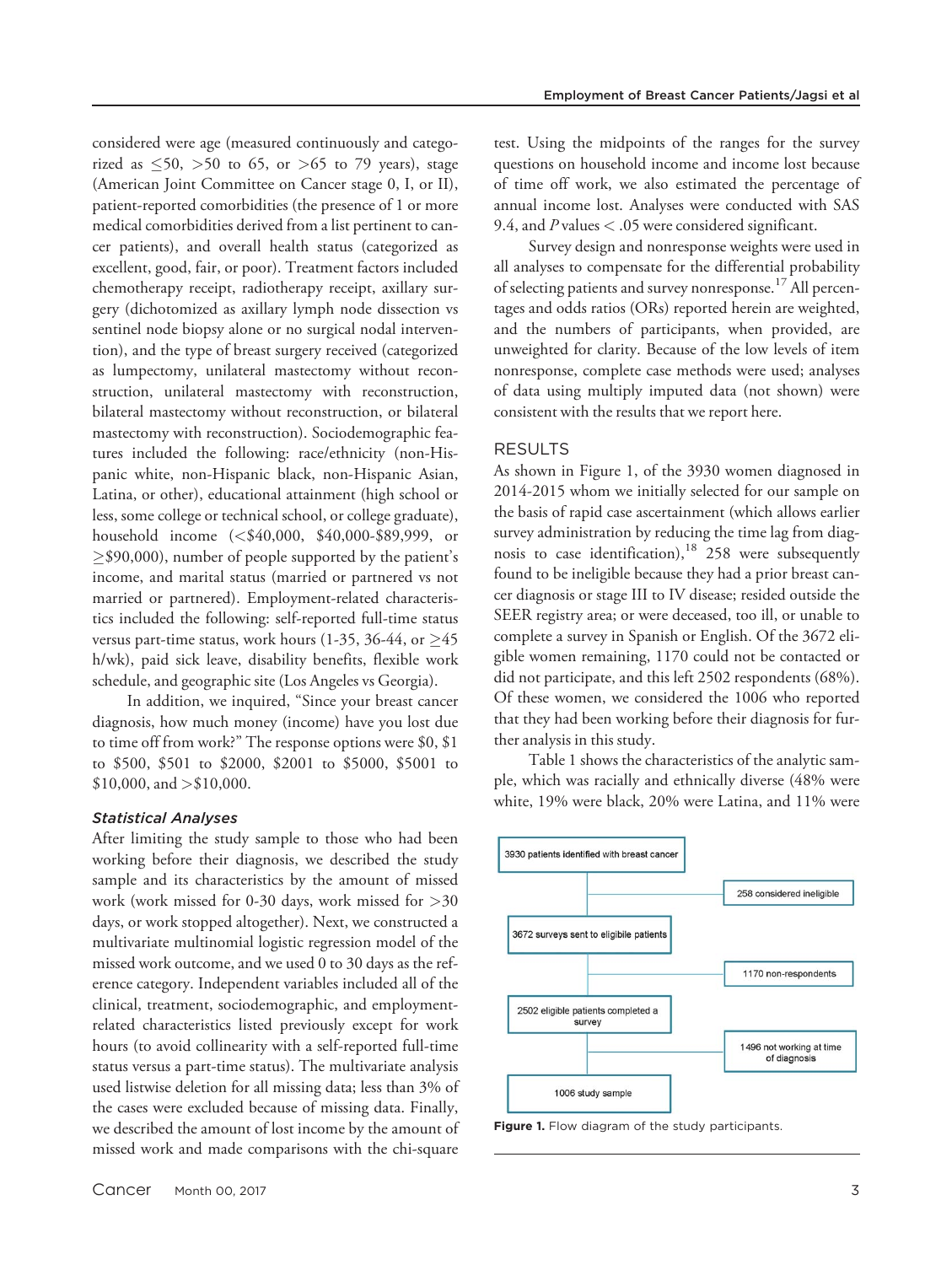TABLE 1. Distribution of Patients by Selected Clinical, Treatment, Sociodemographic, and Employment-Related Characteristics

| Characteristic                                   | No. <sup>a</sup> | Column % <sup>b</sup> |  |
|--------------------------------------------------|------------------|-----------------------|--|
| Age at diagnosis                                 |                  |                       |  |
| $\leq 50$ y                                      | 353              | 35                    |  |
| 51-65 y                                          | 550              | 55                    |  |
| 66-79 y                                          | 103              | 10                    |  |
| Stage                                            |                  |                       |  |
| 0                                                | 196              | 20                    |  |
| I                                                | 526              | 53                    |  |
| Ш                                                | 263              | 27                    |  |
| Any comorbidities                                |                  |                       |  |
| No                                               | 789              | 78                    |  |
| Yes                                              | 217              | 22                    |  |
| Health status                                    |                  |                       |  |
| Poor                                             | 8                | 1                     |  |
| Fair                                             | 97<br>371        | 10<br>37              |  |
| Good                                             | 404              | 41                    |  |
| Very good<br>Excellent                           | 117              | 12                    |  |
| Chemotherapy                                     |                  |                       |  |
| No chemotherapy                                  | 658              | 67                    |  |
| Chemotherapy                                     | 327              | 33                    |  |
| Radiotherapy                                     |                  |                       |  |
| No radiotherapy                                  | 474              | 48                    |  |
| Radiotherapy                                     | 518              | 52                    |  |
| Surgical treatment                               |                  |                       |  |
| Lumpectomy                                       | 608              | 62                    |  |
| Unilateral mastectomy without                    | 77               | 8                     |  |
| reconstruction                                   |                  |                       |  |
| Unilateral mastectomy with                       | 81               | 8                     |  |
| reconstruction                                   |                  |                       |  |
| Bilateral mastectomy without                     | 38               | 4                     |  |
| reconstruction                                   |                  |                       |  |
| Bilateral mastectomy with                        | 184              | 19                    |  |
| reconstruction                                   |                  |                       |  |
| Axillary lymph node dissection                   |                  |                       |  |
| No                                               | 917              | 91                    |  |
| Yes                                              | 89               | 9                     |  |
| Race                                             |                  |                       |  |
| Non-Hispanic white                               | 485              | 48                    |  |
| Non-Hispanic black                               | 188              | 19                    |  |
| Latina                                           | 201              | 20                    |  |
| Non-Hispanic Asian                               | 115              | 11                    |  |
| Other                                            | 17               | 2                     |  |
| Education                                        | 231              | 23                    |  |
| High school or less<br>Some college or technical | 298              | 30                    |  |
| school                                           |                  |                       |  |
| College graduate or                              | 460              | 47                    |  |
| more                                             |                  |                       |  |
| Marital status                                   |                  |                       |  |
| Not partnered                                    | 367              | 37                    |  |
| Married/partnered                                | 625              | 63                    |  |
| Site                                             |                  |                       |  |
| Georgia                                          | 510              | 51                    |  |
| Los Angeles                                      | 496              | 49                    |  |
| <b>Employment status</b>                         |                  |                       |  |
| Part-time                                        | 162              | 16                    |  |
| Full-time                                        | 844              | 84                    |  |
| Work time                                        |                  |                       |  |
| 1-35 h/wk                                        | 213              | 22                    |  |
| 36-44 h/wk                                       | 562              | 57                    |  |
| $\geq$ 45 h/wk                                   | 207              | 21                    |  |
| Paid sick leave                                  |                  |                       |  |
| No                                               | 504              | 50                    |  |
| Yes                                              | 502              | 50                    |  |

#### TABLE 1. Continued

| Characteristic                       | No. <sup>a</sup> | Column % <sup>b</sup> |  |
|--------------------------------------|------------------|-----------------------|--|
| Disability benefits                  |                  |                       |  |
| No                                   | 613              | 61                    |  |
| Yes                                  | 393              | 39                    |  |
| Flexible work schedule               |                  |                       |  |
| No                                   | 624              | 62                    |  |
| Yes                                  | 382              | 38                    |  |
| Household income                     |                  |                       |  |
| $<$ \$40,000                         | 255              | 28                    |  |
| \$40,000-\$89,999                    | 330              | 36                    |  |
| $>$ \$90,000                         | 337              | 37                    |  |
| People supported by household income |                  |                       |  |
| 1 (self only)                        | 239              | 24                    |  |
| 2                                    | 369              | 37                    |  |
| 3                                    | 173              | 18                    |  |
| >4                                   | 204              | 21                    |  |

<sup>a</sup> Unweighted number.

**b** Weighted percentages (to compensate for the differential probability of selection and survey nonresponse).

Ns do not add to 1006 due to missing responses.

Percentages do not add to 100 due to rounding.

Asian). Most patients (62%) underwent lumpectomy, 16% underwent unilateral mastectomy (8% with reconstruction), and 23% underwent bilateral mastectomy (19% with reconstruction). One-third (33%) received chemotherapy. The vast majority (84%) reported working full-time before their diagnosis; however, only half (50%) had jobs that allowed for paid sick leave, 39% had disability benefits, and 38% had a flexible work schedule.

Bivariate associations between employment experiences and patient characteristics are provided in Supporting Table 1 (see online supporting information). In a multivariate analysis including treatment and clinical factors alone, several factors were significantly correlated with missing more than a month of work or stopping work altogether versus missing up to 30 days (Table 2). Those with poorer health (vs excellent health) were overall less likely ( $P < .001$ ) to miss work (OR for stopping work altogether, 2.5; 95% confidence interval [CI], 1.2-5.1). Chemotherapy receipt also correlated with stopping work (OR for missing >1 month, 1.3; 95% CI, 0.8-2; OR for stopping work altogether, 3.9; 95% CI, 2.6-5.8). Surgical treatment was strongly correlated with missing >1 month of work (OR for bilateral mastectomy with reconstruction vs lumpectomy, 7.8; 95% CI, 4.5-13.4) and with stopping work altogether (OR for bilateral mastectomy with reconstruction vs lumpectomy, 3.1; 95% CI, 1.6-5.9). Race was correlated with missed work  $(P = .01)$ . For blacks versus whites, the OR was 2.0 for missing more than 1 month (95% CI, 1.3-3.2) and 1.7 for stopping work altogether (95% CI, 1.1-2.8). Those with paid sick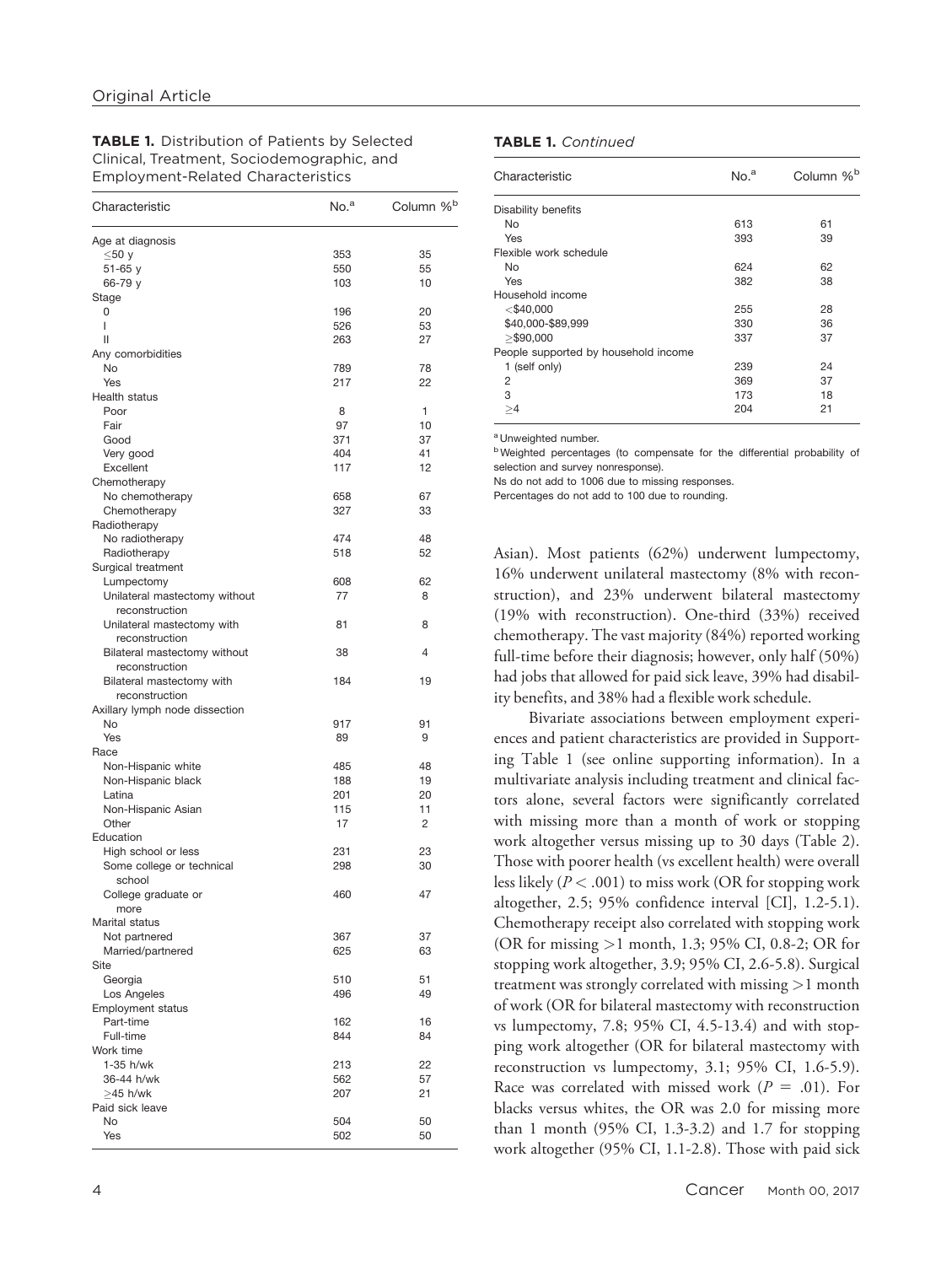|                                              | OR (CI)                               |                                             |         |
|----------------------------------------------|---------------------------------------|---------------------------------------------|---------|
| Factor                                       | Missed Work for<br>$>1$ mo vs $<1$ mo | Stopped Working vs<br>Missed Work for <1 mo | P       |
| Age                                          |                                       |                                             | .158    |
| $\leq 50$ y                                  | 1.0                                   | 1.0                                         |         |
| $51 - 65$ y                                  | $0.7(0.4-1)$                          | $0.7(0.4-1)$                                |         |
| 66-79 y                                      | $0.3(0.1-0.5)$                        | $0.7(0.4-1.2)$                              |         |
| Stage                                        |                                       |                                             | .174    |
| 0 (reference)                                | 1.0                                   | 1.0                                         |         |
| L                                            | $1.4(0.9-2.2)$                        | $1.3(0.8-2)$                                |         |
| $\mathbf{I}$                                 | $1.4(0.8-2.5)$                        | $1.4(0.8-2.4)$                              |         |
| Any comorbidities                            | $0.8(0.6-1.3)$                        | $0.7(0.5-1)$                                | .285    |
| Health status                                |                                       |                                             | < .001  |
| Poor or fair                                 | $1.3(0.6-2.7)$                        | $2.5(1.2-5.1)$                              |         |
| Good                                         | $1.7(0.9-3.1)$                        | $1.7(0.9-3.3)$                              |         |
| Very good                                    | $1.1(0.6-1.9)$                        | $0.8(0.4-1.6)$                              |         |
| Excellent (reference)                        | 1.0                                   | 1.0                                         |         |
| Chemotherapy                                 | $1.3(0.8-2)$                          | $3.9(2.6-5.8)$                              | $-.001$ |
| Radiotherapy                                 | $1.1 (0.7 - 1.7)$                     | $1.2(0.7-1.8)$                              | .488    |
| Surgical treatment                           |                                       |                                             | < .001  |
| Lumpectomy (reference)                       | 1.0                                   | 1.0                                         |         |
| Unilateral mastectomy without reconstruction | $4.0(2.1 - 7.7)$                      | $2.5(1.3-4.9)$                              |         |
| Unilateral mastectomy with reconstruction    | $4.0(2.1 - 7.5)$                      | $2.3(1.2-4.5)$                              |         |
| Bilateral mastectomy without reconstruction  | $2.6(1 - 7.1)$                        | $2.9(1.3-6.6)$                              |         |
| Bilateral mastectomy with reconstruction     | 7.8 (4.5-13.4)                        | $3.1(1.6-5.9)$                              |         |
| Axillary lymph node dissection               |                                       |                                             | .300    |
| No                                           | 1.0                                   | 1.0                                         |         |
| Yes                                          | $0.5(0.3-1.1)$                        | $0.8(0.5-1.5)$                              |         |
| Race                                         |                                       |                                             | .014    |
| Non-Hispanic white (reference)               | 1.0                                   | 1.0                                         |         |
| Non-Hispanic Asian                           | $1.6(0.9-2.8)$                        | $2.6(1.4-4.8)$                              |         |
| Non-Hispanic black                           | $2(1.3-3.2)$                          | $1.7(1.1-2.8)$                              |         |
| Latina                                       | $1.4(0.9-2.4)$                        | $2.1(1.2-3.7)$                              |         |
| Other                                        | $0.5(0.1-4.5)$                        | $2.8(0.9-8.8)$                              |         |
| Education                                    |                                       |                                             | .846    |
| High school or less (reference)              | 1.0                                   | 1.0                                         |         |
| Some college or technical school             | $1(0.6-1.6)$                          | $1.4(0.9-2.2)$                              |         |
| College graduate                             | $0.9(0.5-1.5)$                        | $1(0.6-1.6)$                                |         |
| Married/partnered                            | $0.9(0.6-1.5)$                        | $1.5(0.9-2.3)$                              | .546    |
| Georgia (vs Los Angeles)                     | $0.6(0.4-0.8)$                        | $0.8(0.5-1.2)$                              | .004    |
| Part-time employment                         | $0.3(0.2-0.5)$                        | $1(0.6-1.5)$                                | .252    |
| Paid sick leave                              |                                       |                                             | .002    |
|                                              | $1.3(0.9-2)$                          | $0.5(0.3-0.7)$                              | < .001  |
| Disability benefits                          | $2.7(1.8-3.9)$                        | $1.6(1-2.4)$                                |         |
| Flexible work schedule                       | $0.7(0.5-1)$                          | $0.3(0.2-0.5)$                              | < .001  |
| Household income                             |                                       |                                             | .043    |
| $<$ \$40,000 (reference)                     | 1.0                                   | 1.0                                         |         |
| \$40,000-\$89,999                            | $0.8(0.5-1.3)$                        | $0.6(0.4-0.9)$                              |         |
| $\ge$ \$90,000                               | $0.6(0.4-1.1)$                        | $0.6(0.3-1)$                                |         |
| People supported by household income         |                                       |                                             | .009    |
| 1 (self only; reference)                     | 1.0                                   | 1.0                                         |         |
| $\overline{c}$                               | $1.2(0.7-2)$                          | $0.7(0.4-1.1)$                              |         |
| 3                                            | $1.3(0.7-2.4)$                        | $1.3(0.7-2.3)$                              |         |
| $\geq 4$                                     | $1.3(0.7-2.5)$                        | $0.4(0.2-0.8)$                              |         |

TABLE 2. Adjusted ORs for Work Loss by Sociodemographic, Clinical, and Employment-Related Factors

Abbreviations: CI, confidence interval; OR, odds ratio.

ORs were produced from a multiple-variable logistic regression model. The model incorporated weights to make adjustments for sampling and response rates. P values represent the chi-square overall test for association.

leave were less likely to stop working altogether (OR, 0.5; 95% CI, 0.3-0.7). Those with a flexible work schedule were less likely to stop working altogether (OR, 0.3; 95% CI, 0.2-0.5) or to miss more than a month of work (OR, 0.7; 95% CI, 0.5-1). Conversely, women with disability benefits were more likely to stop working (OR, 1.6; 95% CI, 1-2.4) or miss more than a month of work (OR, 2.7; 95% CI, 1.8-3.9). Also significant were the study site (with patients from Georgia less likely to miss more than a month of work: OR, 0.6; 95% CI, 0.4-0.8), the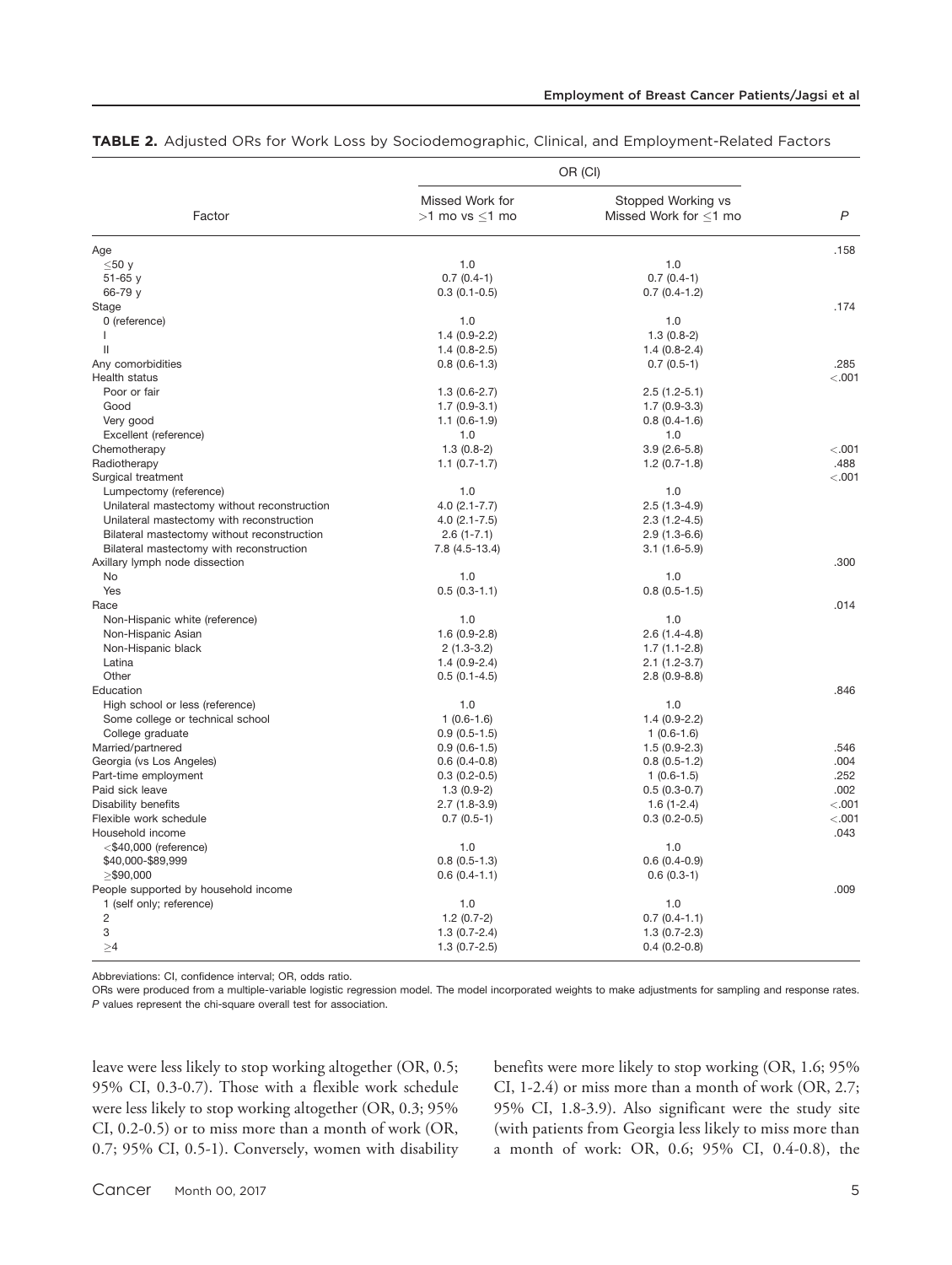household income (OR for stopping work for the highest income group [income  $\ge$  \$90,000], 0.6; 95% CI, 0.3-1), and the number supported by the family income (with those whose household income supported  $>4$  persons being less likely to stop working altogether: OR, 0.4; 95% CI, 0.2-0.8). Notably, 7% of the patients (13% of those receiving radiotherapy) were still receiving radiotherapy at the time of the survey; excluding these patients did not affect the significance of any covariates in the model.

Figure 2 shows adjusted rates of missed work by surgical treatment received. Patients undergoing lumpectomy were far less likely to miss more than a month of work or stop working altogether in comparison with women undergoing mastectomy.



Figure 2. Amount of work lost by breast cancer surgical treatment. This figure depicts marginal probabilities of missed work by surgical treatment. The probabilities were derived from a multivariate model adjusted for age, stage, comorbidities, health status, chemotherapy, radiotherapy, axillary lymph node dissection, race, education, marital status, geographic site, employment status, job benefits, income, and household size, and they were weighted to reflect sampling and response rates. Percentages do not total to 100% due to rounding.

Those who missed more work also reported losing greater amounts of income because of time off work since their breast cancer diagnosis ( $P < .001$ ), as shown in Table 3. Specifically, among those who missed 0 to 30 days, 74% lost \$0 to \$500, and only 6% lost >\$5000. Among those who missed  $>$  30 days, 40% lost \$0 to \$500, and 29% lost >\$5000. Among those who stopped working altogether, 17% lost \$0 to \$500, and 54% lost >\$5000. The median patient reported losing 3.6% of her annual household income because of time off work, and 19% of the patients reported losing 10% or more of their annual household income

Of the women in our analytic sample, all of whom had been employed before their diagnosis, 65% reported that their current employment status at the time of the survey was full-time employment, 15% reported parttime employment (including 38 of the 844 women who had been working full-time before their diagnosis), 3% were unemployed and looking for work, 6% were temporarily laid off or on sick or other leave, 4% were disabled, 4% were retired, 1% were students, and 2% were homemakers.

#### DISCUSSION

In this large, modern, and diverse cohort of patients newly diagnosed with breast cancer, we observed striking variations in the rates of missed work by the type of surgery received along with findings consistent with prior research regarding the impact of chemotherapy, sociodemographic factors, and the employment context. These findings are important because never before have women with breast cancer faced such a wide range of choices for surgical management, nor has the dichotomy in surgical treatment options been more dramatic. Some women receive breast conservation, whereas others receive bilateral mastectomy for exactly the same condition, often also with reconstruction. Understanding the employment effects of different

TABLE 3. Amount of Missed Work by Income Reported Lost Because of Work Loss

| Income Lost Because of<br>Time Off Work | 0-30 days Missed |                        | >30 days Missed |                        | Stopped Working |                        |
|-----------------------------------------|------------------|------------------------|-----------------|------------------------|-----------------|------------------------|
|                                         | No.              | Column %<br>(Weighted) | No.             | Column %<br>(Weighted) | No.             | Column %<br>(Weighted) |
| \$0                                     | 298              | 66                     | 121             | 37                     | 22              | 14                     |
| $$1 - $500$                             | 37               | 8                      | 10              |                        |                 |                        |
| \$501-\$2000                            | 54               | 12                     | 57              | 16                     | 15              | 8                      |
| \$2001-\$5000                           | 34               | 8                      | 55              | 16                     | 35              | 22                     |
| \$5001-\$10,000                         | 14               |                        | 63              | 18                     | 33              | 20                     |
| > \$10,000                              | 12               | د                      | 35              | 11                     | 60              | 34                     |

The percentages have been weighted to reflect sampling and response rates. Percentages do not add to 100 due to rounding.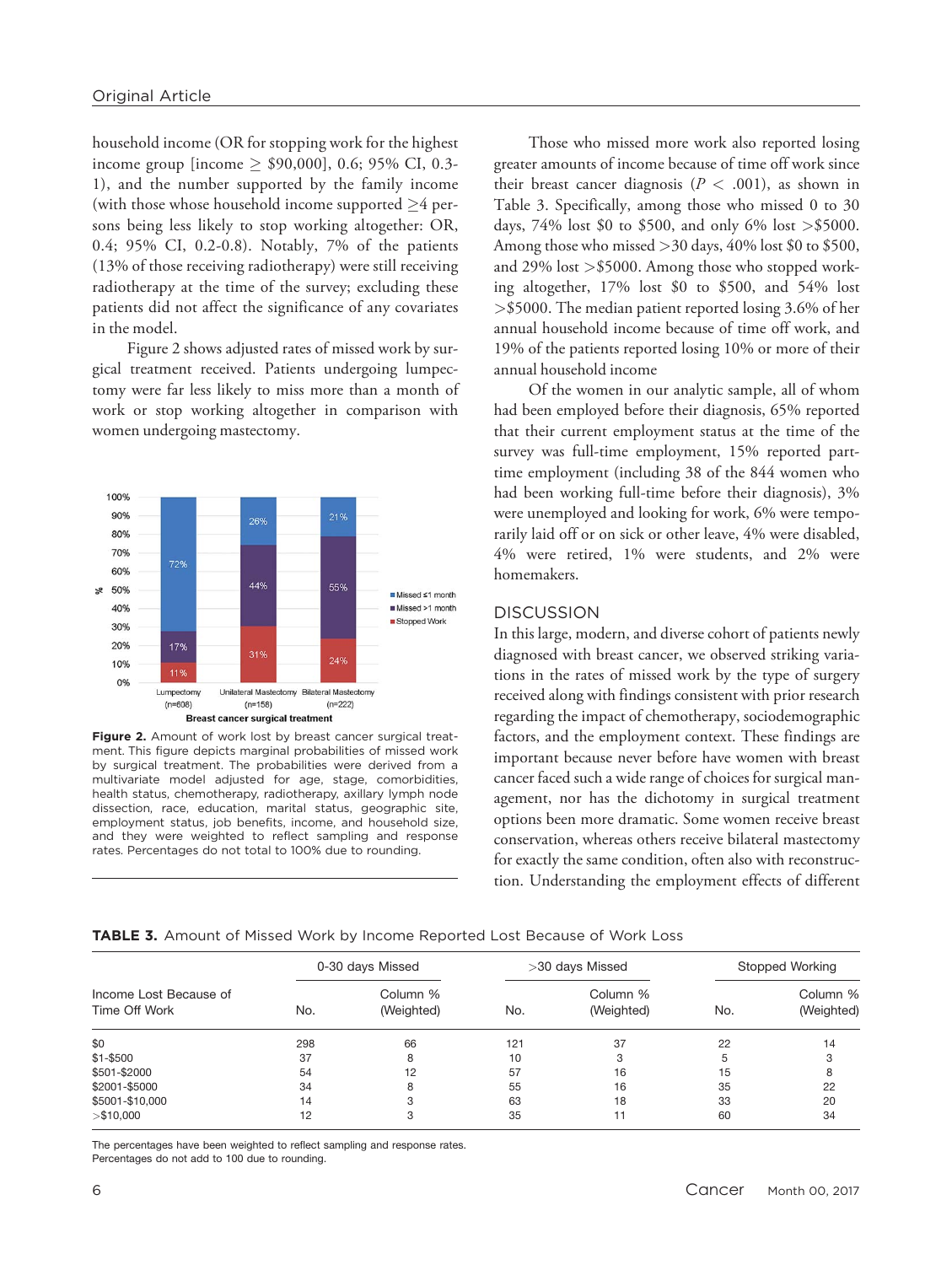surgical decisions is critically important to the many patients who consider surgical treatments more aggressive than medically necessary to treat their cancer. Surgeons who treat patients with breast cancer can now provide compelling evidence that women who undergo mastectomy experience considerably higher risks of missed work than those who receive breast-conserving therapy. Moreover, the current data allow quantification of the financial impact of this missed work, and these data may be very useful in helping patients understand the full impact of treatment decisions.

Strikingly, the magnitude of the risk to employment with more aggressive surgery observed in this study was similar to the risks associated with chemotherapy, which has traditionally been the major target of efforts to reduce the burden of cancer care. Indeed, most prior studies of the immediate treatment impact on breast cancer patients' employment have focused on chemotherapy.19,20 Several studies have suggested that patients who receive chemotherapy are most likely to experience disruptions in employment<sup>21</sup> and prolonged absences.<sup>22</sup> Although evidence has been more mixed regarding the long-term effects of treatment on employment, with some studies suggesting that breast cancer treatment and particularly adjuvant chemotherapy might not delay or prevent the ultimate return to work,  $3,4$  there is reason to believe that the adverse effects of chemotherapy on employment may be long-lasting. In our group's prior work, adjuvant chemotherapy receipt was associated with long-term job loss among survivors at 4 years, and many of these women were actively seeking employment; this suggests that this was involuntary.<sup>7</sup> Women who lacked employment support (sick leave or flexible hours) were most vulnerable. Studies in other settings, including ones with greater employment support, have also documented greater rates of job discontinuation or decreased work time among breast cancer survivors who received chemotherapy.<sup>23</sup> Moreover, recent research has highlighted how certain women, including those with low incomes, may be particularly vulnerable to the risk of not returning to work in the months and years after treatment.<sup>24</sup>

As Hassett et  $al^{21}$  noted in relevant prior work, these findings "reinforce the need to assess the impact of treatments, especially new treatments, on patient-centered outcomes such as employment." Notably, at the time of most prior studies, rates of mastectomy overall were considerably lower than those in the current era, and bilateral mastectomy was rarely used, so it was not evaluated separately from unilateral mastectomy in terms of its impact on employment. However, in recent years, in the wake of celebrity disclosures and growing patient interest, rates of mastectomy overall and particularly in combination with contralateral prophylactic mastectomy have surged: more than 1 in 5 patients in the current sample of working patients had undergone bilateral mastectomy. Although some women with early-stage breast cancer are not candidates for breast conservation, most are. Therefore, it is crucial to ensure that patients are fully informed of the risks of treatment, including the potential for its impact on employment (a critical component of financial toxicity), to optimize the true goals of shared decision making. With the growing use of mastectomy, further research is necessary to monitor whether the short-term impact of more aggressive surgery that was observed in the current study will also translate into longer term consequences for these women's employment and well-being.

Prior research has emphasized the importance of workplace accommodations in promoting a return to work.25,26 In our current study, flexible work arrangements were associated with substantial decreases in missing more than 30 days of work or stopping altogether, although disability benefits were found to have the converse association; this suggests that some missed work may reflect the ability of a patient to take the time that she needs to recover. Nevertheless, even after we had accounted for flexibility and other workplace policies, treatments and particularly more aggressive surgery had a strong effect that merits note.

Although our study has numerous strengths, including its large and recent sample drawn from populationbased registries, it also has limitations that merit consideration. First, as in any observational study, correlation may not imply causation. Still, there is little reason to believe that those who selected more aggressive treatments were predisposed to missing or stopping work after adjustments for multiple sociodemographic and employment factors. Second, not all missed work is necessarily concerning; voluntary time off might benefit patients by giving them a chance to cope with their diagnosis and treatment. Further research is necessary to determine whether the short-term impact that we observed translates into long-term challenges, particularly among the youngest patients, with the greatest years of potential employability, who most often selected the most aggressive surgical options. Third, this study was intended to assess associations between treatment and employment outcomes; therefore, it included only patients diagnosed with breast cancer and not noncancer patients from the population. Although studies evaluating the employment effects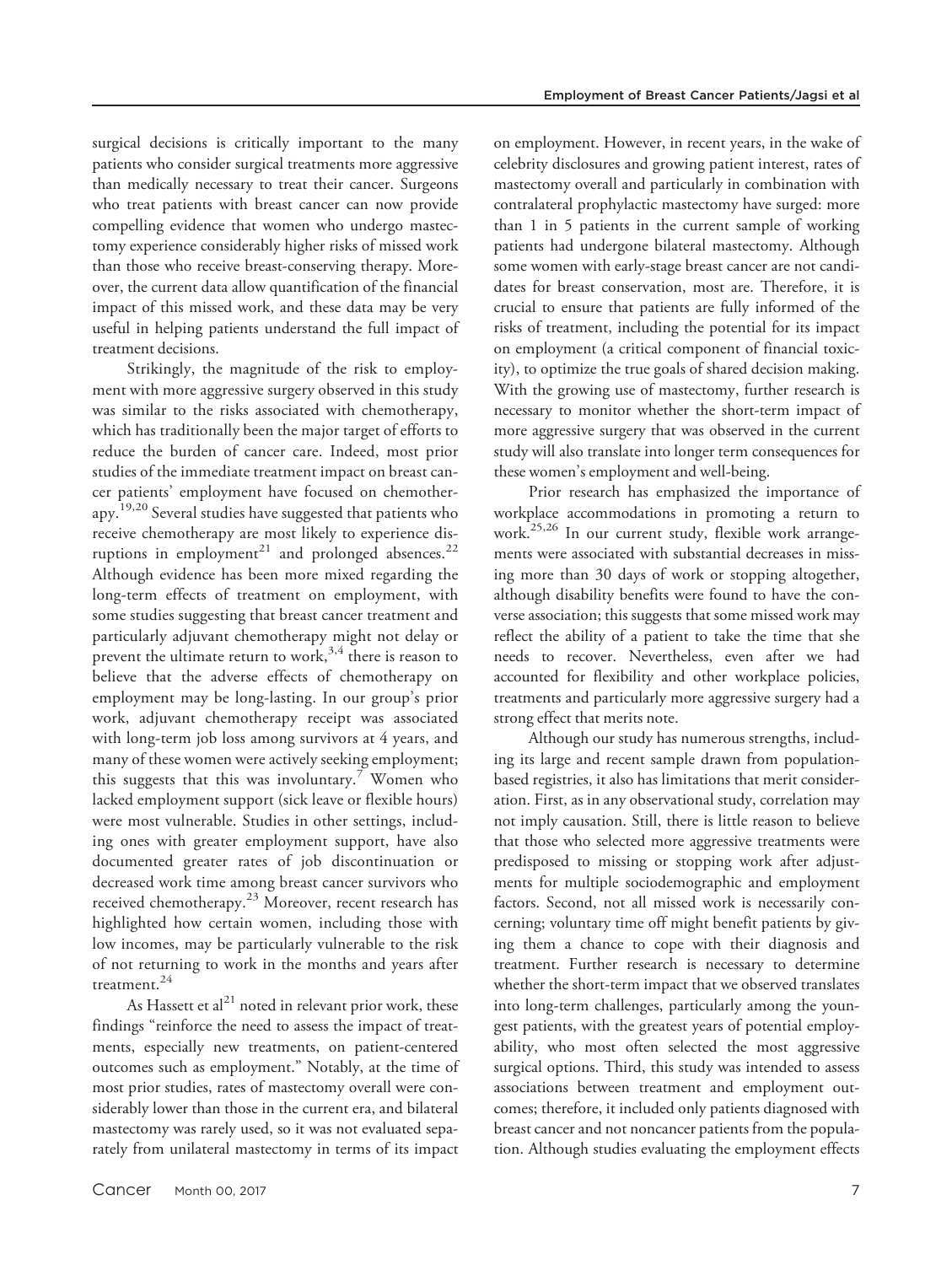of a cancer diagnosis in patients versus healthy controls are important, the inclusion of healthy controls was not necessary to study the treatment effects that we sought to evaluate here. Fourth, because patients were surveyed relatively soon after their diagnosis to minimize recall bias, a minority were still completing adjuvant therapy, and the full impact of such treatments (particularly radiotherapy) might not be appreciated because of the timing of the survey administration. Fifth, to minimize the respondent burden in the context of a larger study evaluating breast cancer treatment decisions, only select employmentrelated factors were evaluated. We hope to conduct follow-up research with this cohort as they proceed further into the survivorship phase; this will allow us to capture long-term, detailed measures of employment-related constructs of importance to patients. Finally, our study was conducted in 2 large US areas; the results should be generalized with caution to other US settings and not at all to countries with markedly dissimilar employment support policies or cultures.

#### Implications for Clinical Care

Our results show that treatment has a profound effect on returning to work in the modern era despite improvements in symptom control and changes in social policy. In addition to policies that further improve employment support, practical actions by clinicians to reduce the overuse of aggressive treatments are of critical importance. In particular, when patients are being counseled about surgical treatment options, the potential impact on employment outcomes and the financial impact quantified in this study merit discussion to ensure that patients make choices fully informed about potential consequences.

#### FUNDING SUPPORT

The research reported in this publication was supported by the National Cancer Institute of the National Institutes of Health under award P01 CA163233. The collection of Los Angeles County cancer incidence data used in this study was supported by the California Department of Public Health pursuant to California Health and Safety Code Section 103885; Centers for Disease Control and Prevention's (CDC) National Program of Cancer Registries, under cooperative agreement 5NU58DP003862-04/DP003862; the National Cancer Institute's Surveillance, Epidemiology and End Results Program under contract HHSN261201000140C awarded to the Cancer Prevention Institute of California, contract HHSN261201000035C awarded to the University of Southern California, and contract HHSN261201000034C awarded to the Public Health Institute.

## CONFLICT OF INTEREST DISCLOSURES

Reshma Jagsi reports grants from the National Institutes of Health, the Doris Duke Foundation, and the Greenwall Foundation outside the submitted work. Lauren P. Wallner reports research funding from GlaxoSmithKline outside the submitted work. Allison W. Kurian reports research funding from Myriad Genetics, Invitae, Ambry Genetics, GenDx, and Genomic Health outside the submitted work.

## AUTHOR CONTRIBUTIONS

Reshma Jagsi: Conceptualization, supervision, project administration, funding acquisition, methodology, writing–original draft, investigation, and writing-review and editing. Paul H. Abrahamse: Methodology, software, validation, formal analysis, data curation, investigation, and writing–review and editing. Kamaria L. Lee: Investigation and writing–review and editing. Lauren P. Wallner: Investigation and writing-review and editing. Nancy K. Janz: Investigation and writing-review and editing. Ann S. Hamilton: Resources, investigation, and writing–review and editing. Kevin C. Ward: Resources, investigation, and writing–review and editing. Monica Morrow: Investigation and writing–review and editing. Allison W. Kurian: Investigation and writing-review and editing. Christopher R. Friese: Investigation and writing-review and editing. Sarah T. Hawley: Investigation and writing-review and editing. Steven J. Katz: Conceptualization, supervision, project administration, funding acquisition, methodology, investigation, and writing–review and editing.

#### REFERENCES

- 1. Spelten ER, Sprangers MA, Verbeek JH. Factors reported to influence the return to work of cancer survivors: a literature review. Psychooncology. 2002;11:124-131.
- Kennedy F, Haslam C, Munir F, et al. Returning to work following cancer: a qualitative exploratory study into the experience of returning to work following cancer. Eur J Cancer Care (Engl). 2007;16:17-25.
- 3. Bushunow PW, Sun Y, Raubertas RF, et al. Adjuvant chemotherapy does not affect employment in patients with early-stage breast cancer. *J Gen Intern Med.* 1995;10:73-76.
- 4. Drolet M, Maunsell E, Brisson J, et al. Not working 3 years after breast cancer: predictors in a population-based study. *J Clin Oncol*. 2005;23:8305-8312.
- 5. Mujahid MS, Janz NK, Hawley ST, et al. The impact of sociodemographic, treatment, and work support on missed work after breast cancer diagnosis. Breast Cancer Res Treat. 2010;119:213-220.
- 6. Mujahid MS, Janz NK, Hawley ST, et al. Racial/ethnic differences in job loss for women with breast cancer. J Cancer Surviv. 2011;5: 102-111.
- 7. Jagsi R, Hawley ST, Abrahamse P, et al. Impact of adjuvant chemotherapy on long-term employment of survivors of early-stage breast cancer. Cancer. 2014;120:1854-1862.
- 8. Dinan MA, Mi X, Reed SD, et al. Association between use of the 21-gene recurrence score assay and receipt of chemotherapy among Medicare beneficiaries with early-stage breast cancer, 2005-2009. JAMA Oncol. 2015;1:1098-1109.
- 9. Basch E, Deal AM, Kris MG, et al. Symptom monitoring with patient-reported outcomes during routine cancer treatment: a randomized controlled trial. J Clin Oncol. 2016;34:557-565.
- 10. Tuttle TM, Habermann EB, Grund EH, et al. Increasing use of contralateral prophylactic mastectomy for breast cancer patients: a trend toward more aggressive surgical treatment. *J Clin Oncol.* 2007; 25:5203-5209.
- 11. Morrow M, Abrahamse P, Hofer TP, et al. Trends in Reoperation After Initial Lumpectomy for Breast CancerAddressing Overtreatment in Surgical Management. JAMA Oncol. 2017; doi[:10.1001/](info:doi/10.1001/jamaoncol.2017.0774) [jamaoncol.2017.0774.](info:doi/10.1001/jamaoncol.2017.0774)